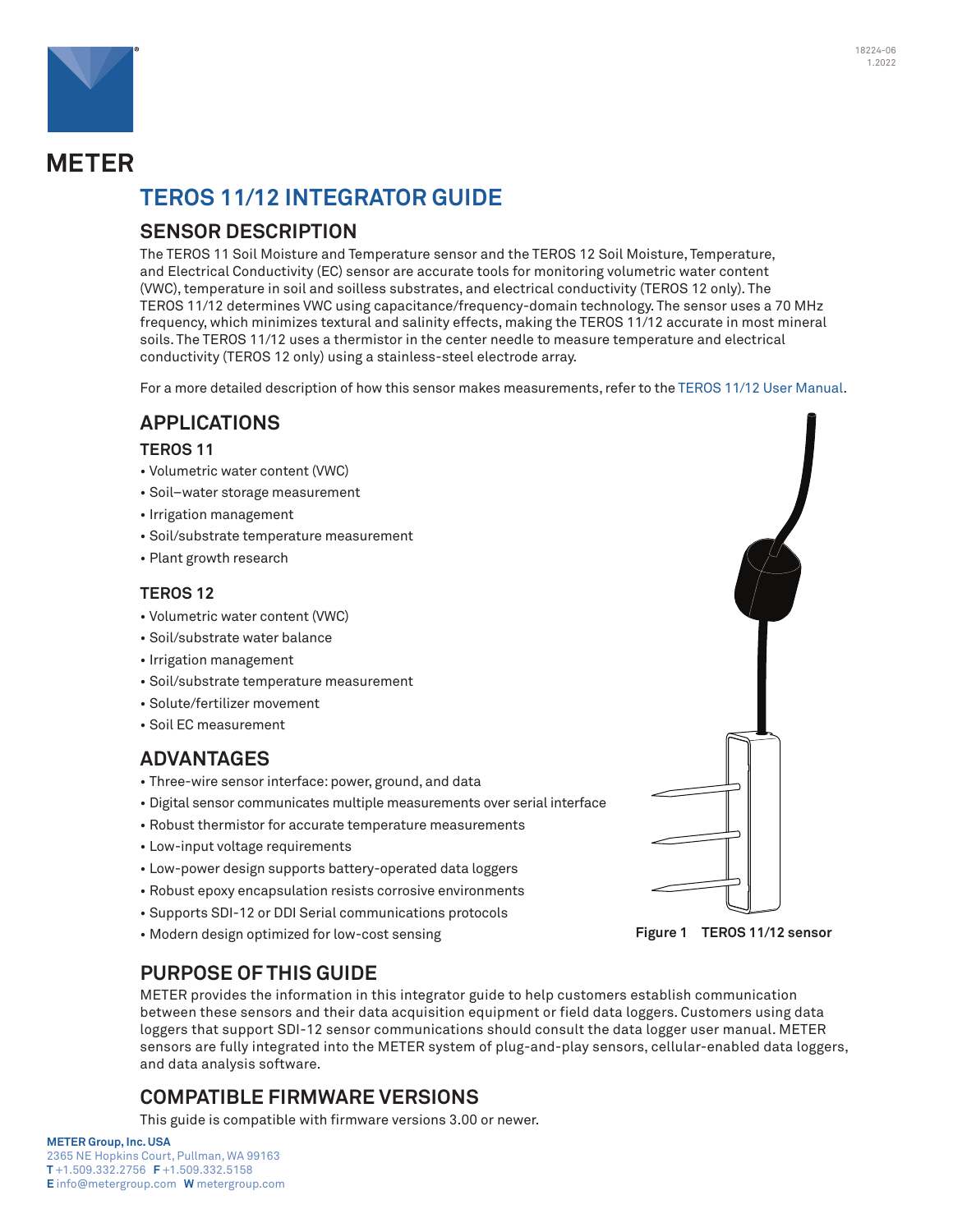## **SPECIFICATIONS**

### **MEASUREMENT SPECIFICATIONS**

| <b>Volumetric Water Content (VWC)</b>                      |                                                                                                                                   |
|------------------------------------------------------------|-----------------------------------------------------------------------------------------------------------------------------------|
| Range                                                      |                                                                                                                                   |
| Mineral soil<br>calibration                                | $0.00 - 0.70$ m <sup>3</sup> /m <sup>3</sup>                                                                                      |
| Soilless<br>media<br>calibration                           | $0.0 - 1.0$ m <sup>3</sup> /m <sup>3</sup>                                                                                        |
| Apparent<br>dielectric<br>permittivity $(\varepsilon_a)$   | 1 (air) to 80 (water)                                                                                                             |
| necessary ranges for most substrates.                      | NOTE: The VWC range is dependent on the media the sensor<br>is calibrated to. A custom calibration will accommodate the           |
| Resolution                                                 | $0.001 \text{ m}^3/\text{m}^3$                                                                                                    |
| Accuracy                                                   |                                                                                                                                   |
| Generic<br>calibration                                     | $±0.03$ m <sup>3</sup> /m <sup>3</sup> typical<br>in mineral soils that<br>have solution electrical<br>conductivity < 8,000 µS/cm |
| Medium specific<br>calibration                             | $\pm 0.01 - 0.02$ m <sup>3</sup> /m <sup>3</sup> in any<br>porous medium                                                          |
| Apparent<br>dielectric<br>permittivity ( $\varepsilon_a$ ) | 1-40 (soil range),<br>$±1 \varepsilon$ (unitless)<br>40-80, 15% of measurement                                                    |
| <b>Dielectric Measurement Frequency</b>                    |                                                                                                                                   |
| 70 MHz                                                     |                                                                                                                                   |
| Temperature                                                |                                                                                                                                   |
| <b>TEROS 11</b>                                            |                                                                                                                                   |
| Range                                                      | $-40$ to $+60$ °C                                                                                                                 |
| Resolution                                                 | 0.1 °C                                                                                                                            |
| Accuracy                                                   | $\pm$ 1.0 °C from -40 to 0 °C<br>±0.5 °C from 0 to +60 °C                                                                         |
| interest, due to longer equilibration time.                | NOTE: Temperature measurement, for applicable sensors, may<br>not be accurate if sensor is not fully immersed in the medium of    |
| <b>TEROS 12</b>                                            |                                                                                                                                   |
| Range                                                      | –40 to +60 °C                                                                                                                     |
| Resolution                                                 | 0.1 °C                                                                                                                            |
| Accuracy                                                   | ±0.5 °C from -40 to 0 °C<br>±0.3 °C from 0 to +60 °C                                                                              |

| <b>Bulk Electrical Conductivity (EC)</b><br>(TEROS 12 Only) |                                                                                               |  |
|-------------------------------------------------------------|-----------------------------------------------------------------------------------------------|--|
| Range                                                       | 0-20,000 µS/cm (bulk)                                                                         |  |
| Resolution                                                  | $1 \mu S/cm$                                                                                  |  |
| Accuracy                                                    | $\pm(5\% + 10 \,\mu\text{S/cm})$<br>from 0-10,000 µS/cm<br>$+8\%$<br>from 10,000-20,000 µS/cm |  |

#### **COMMUNICATION SPECIFICATIONS**

## **Output**

DDI Serial or SDI-12 communications protocol

#### **Data Logger Compatibility**

METER ZL6, EM60, and Em50 data loggers or any data acquisition system capable of 4.0- to 15-VDC power and serial or SDI-12 communications

### **PHYSICAL SPECIFICATIONS**

| <b>Dimensions</b> |                                     |
|-------------------|-------------------------------------|
| Length            | $9.4 \text{ cm } (3.70 \text{ in})$ |
| Width             | $2.4 \text{ cm} (0.95 \text{ in})$  |
| Height            | $7.5$ cm $(2.95)$ in                |

### **Prong Length**

5.5 cm (2.17 in)

#### **Cable Length**

5 m (standard) 75 m (maximum custom cable length)

#### **NOTE: Contact [Customer Support](#page-13-0) if a nonstandard cable length is needed.**

#### **Cable Diameter**

0.165 ±0.004 in (4.20 ±0.10 mm) with minimum jacket of 0.030 in (0.76 mm)

#### **Connector Types**

Stereo plug connector or stripped and tinned wires

#### **Stereo Plug Connector Diameter**

3.50 mm

#### **Conductor Gauge**

22-AWG / 24-AWG drain wire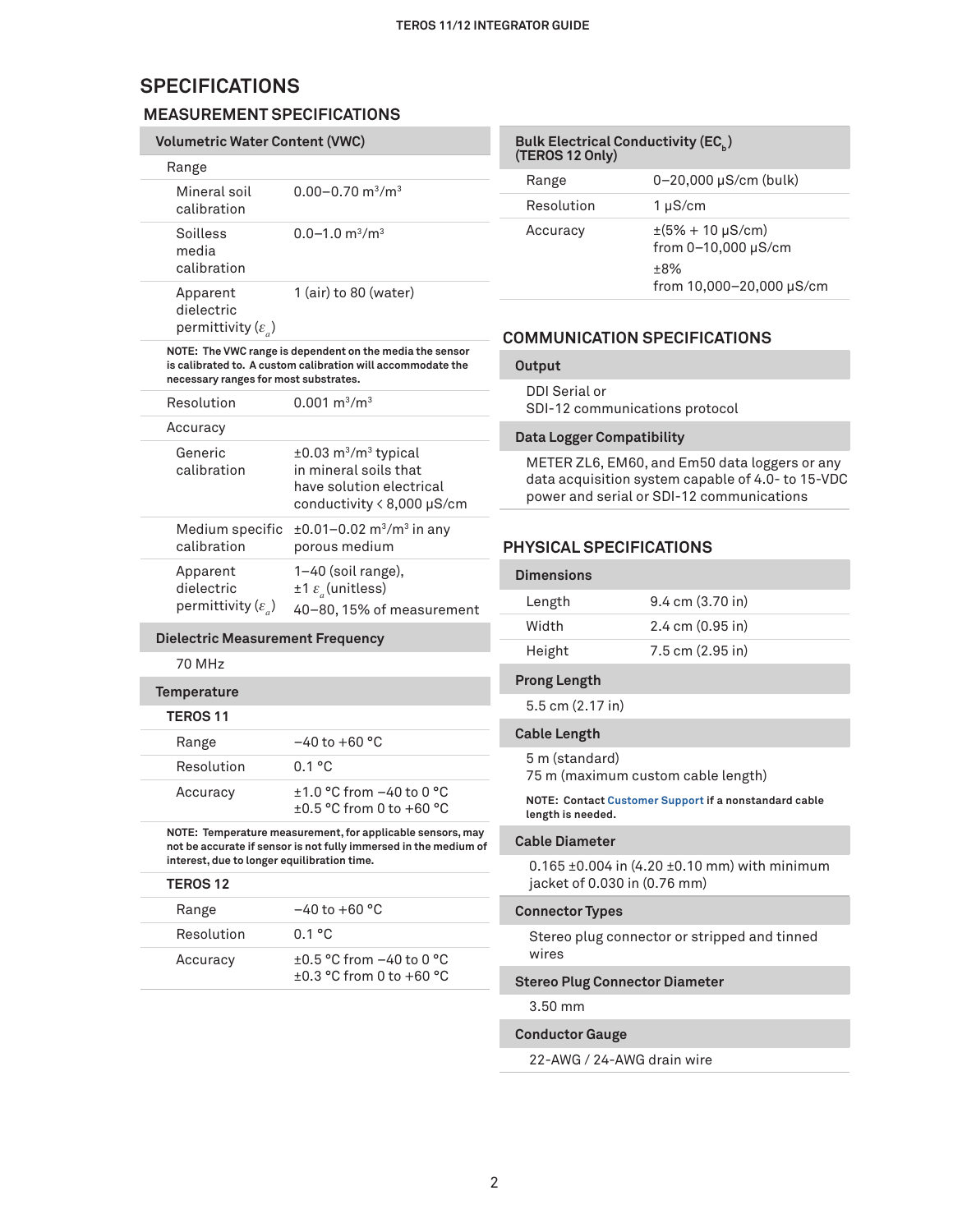## **ELECTRICAL AND TIMING CHARACTERISTICS**

| <b>Supply Voltage (power to ground)</b>         |                    | <b>Operating Temperature Range</b>          |                                                                                                                        |
|-------------------------------------------------|--------------------|---------------------------------------------|------------------------------------------------------------------------------------------------------------------------|
| Minimum                                         | 4.0 VDC            | Minimum                                     | $-40$ °C                                                                                                               |
| Typical                                         | <b>NA</b>          | Typical                                     | NA.                                                                                                                    |
| Maximum                                         | 15.0 VDC           | Maximum                                     | $+60 °C$                                                                                                               |
| Digital Input Voltage (logic high)              |                    |                                             | NOTE: Sensors may be used at higher temperatures under<br>certain conditions; contact Customer Support for assistance. |
| Minimum                                         | 2.8V               | <b>Power Up Time (DDI Serial)</b>           |                                                                                                                        |
| Typical                                         | 3.6V               | Minimum                                     | 80 ms                                                                                                                  |
| Maximum                                         | 3.9V               | Typical                                     | NА                                                                                                                     |
| Digital Input Voltage (logic low)               |                    | Maximum                                     | $100 \text{ ms}$                                                                                                       |
| Minimum                                         | $-0.3V$            | <b>Power Up Time (SDI-12)</b>               |                                                                                                                        |
| Typical                                         | 0.0V               | Minimum                                     | <b>NA</b>                                                                                                              |
| Maximum                                         | 0.8V               | Typical                                     | 245 ms                                                                                                                 |
|                                                 |                    | Maximum                                     | <b>NA</b>                                                                                                              |
| Digital Output Voltage (logic high)             |                    | Power Up Time (SDI-12, DDI Serial disabled) |                                                                                                                        |
| Minimum                                         | NΑ                 | Minimum                                     | $145 \text{ ms}$                                                                                                       |
| Typical                                         | 3.6V               | Typical                                     | 155 ms                                                                                                                 |
| Maximum                                         | NА                 | Maximum                                     | $165 \text{ ms}$                                                                                                       |
| <b>Required Power Line Slew Rate</b>            |                    | <b>Measurement Duration</b>                 |                                                                                                                        |
| Minimum                                         | 1.0 V/ms           | Minimum                                     | $25 \text{ ms}$                                                                                                        |
| Typical                                         | <b>NA</b>          | Typical                                     | NA.                                                                                                                    |
| Maximum                                         | NA.                | Maximum                                     | 150 ms                                                                                                                 |
| <b>Current Drain (during 25-ms measurement)</b> |                    | <b>COMPLIANCE</b>                           |                                                                                                                        |
| Minimum                                         | 3.0 <sub>m</sub> A |                                             | Manufactured under ISO 9001:2015                                                                                       |
| Typical                                         | 3.6 <sub>mA</sub>  |                                             | EM ISO/IEC 17050:2010 (CE Mark)                                                                                        |
| Maximum                                         | 16.0 mA            | 2014/30/EU and 2011/65/EU                   |                                                                                                                        |
| <b>Current Drain (while asleep)</b>             |                    |                                             | EN61326-1:2013 and EN55022/CISPR 22                                                                                    |
| Minimum                                         | NΑ                 |                                             |                                                                                                                        |
| Typical                                         | $0.03 \text{ mA}$  |                                             |                                                                                                                        |
| Maximum                                         | <b>NA</b>          |                                             |                                                                                                                        |

## **EQUIVALENT CIRCUIT AND CONNECTION TYPES**

Refer to [Figure 2](#page-3-0) and [Figure 3](#page-3-1) to connect the TEROS 11/12 to the logger. [Figure 2](#page-3-0) provides a low-impedance variant of the recommended SDI-12 specification.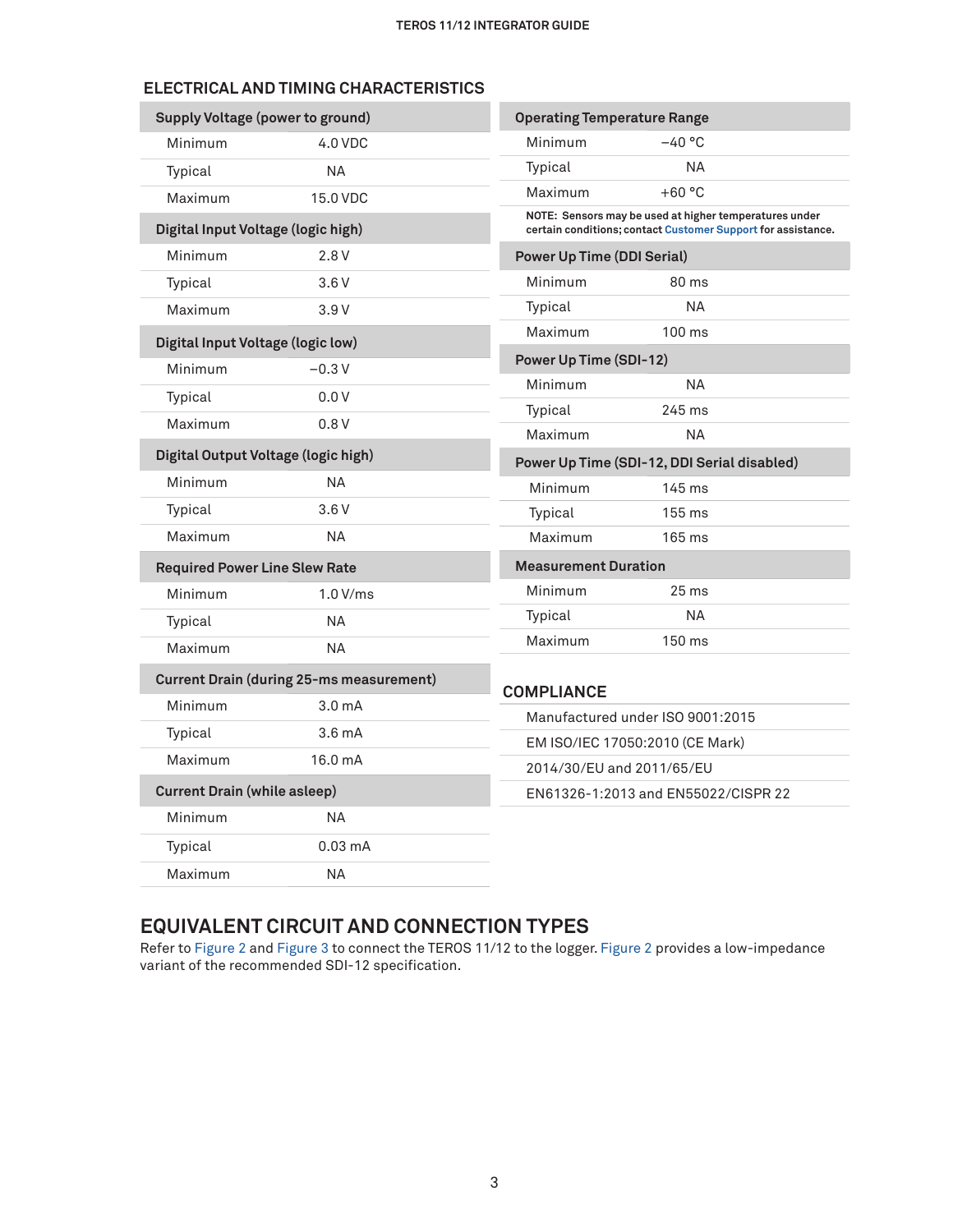

#### **A** PRECAUTIONS

<span id="page-3-1"></span><span id="page-3-0"></span>**METER sensors are built to the highest standards, but misuse, improper protection, or improper installation may damage the sensor and possibly void the warranty. Before integrating sensors into a sensor network, follow the recommended installation instructions and implement safeguards to protect the sensor from damaging interference.**

#### **SURGE CONDITIONS**

Sensors have built-in circuitry that protects them against common surge conditions. Installations in lightning-prone areas, however, require special precautions, especially when sensors are connected to a well-grounded third-party logger.

Read the application note [Lightning surge and grounding practices](https://publications.metergroup.com/Sales%20and%20Support/METER%20Environment/Website%20Articles/Lightning-surge-grounding-practices.pdf) on the METER website for more information.

#### **POWER AND GROUNDING**

Ensure there is sufficient power to simultaneously support the maximum sensor current drain for all the sensors on the bus. The sensor protection circuitry may be insufficient if the data logger is improperly powered or grounded. Refer to the data logger's installation instructions. Improper grounding may affect the sensor output as well as sensor performance.

Read the application note [Lightning surge and grounding practices](https://www.metergroup.com/meter_knowledgebase/lightning-surge-grounding-practices/) on the METER website for more information.

#### **CABLES**

Improperly protected cables can lead to severed cables or disconnected sensors. Cabling issues can be caused by many factors, including rodent damage, driving over sensor cables, tripping over the cable, not leaving enough cable slack during installation, or poor sensor wiring connections. To relieve strain on the connections and prevent loose cabling from being inadvertently snagged, gather and secure the cable travelling between the TEROS 11/12 and the data acquisition device to the mounting mast in one or more places. Install cables in conduit or plastic cladding when near the ground to avoid rodent damage. Tie excess cable to the data logger mast to ensure cable weight does not cause sensor to unplug.

### **SENSOR COMMUNICATIONS**

METER digital sensors feature a serial interface with shared receive and transmit signals for communicating sensor measurements on the data wire [\(Figure 3](#page-3-1)). The sensor supports two different protocols: SDI-12 and DDI Serial. Each protocol has implementation advantages and challenges. Please contact [Customer Support](#page-13-0) if the protocol choice for the desired application is not obvious.

#### **SDI-12 INTRODUCTION**

SDI-12 is a standards-based protocol for interfacing sensors to data loggers and data acquisition equipment. Multiple sensors with unique addresses can share a common 3-wire bus (power, ground, and data). Two-way communication between the sensor and logger is possible by sharing the data line for transmit and receive as defined by the standard. Sensor measurements are triggered by protocol command. The SDI-12 protocol requires a unique alphanumeric sensor address for each sensor on the bus so that a data logger can send commands to and receive readings from specific sensors.

Download the [SDI-12 Specification v1.3](https://www.sdi-12.org/archives_folder/SDI-12_version1_3%20January%2028,%202016.pdf) to learn more about the SDI-12 protocol.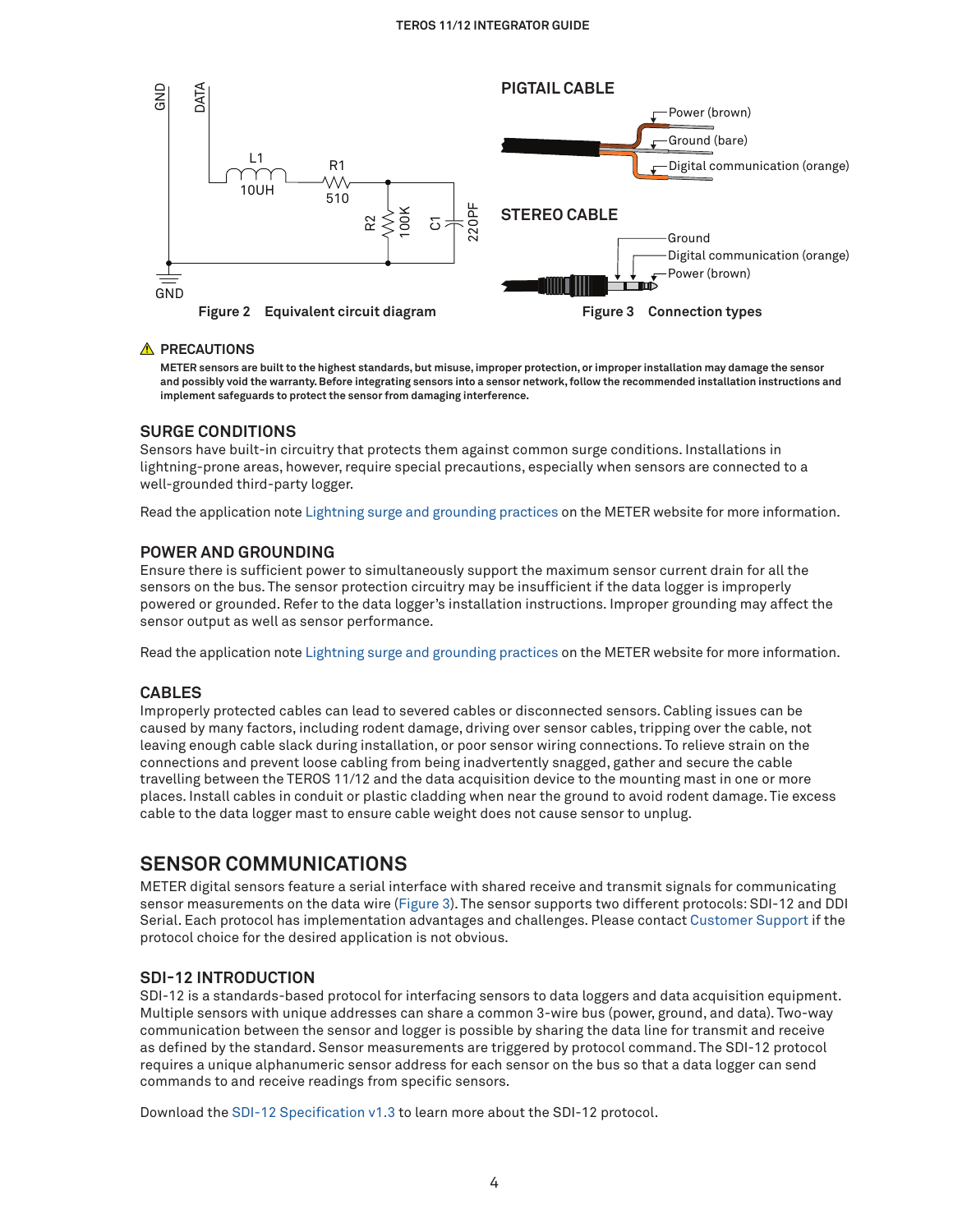#### **DDI SERIAL INTRODUCTION**

The DDI Serial protocol is the method used by the METER data loggers for collecting data from the sensor. This protocol uses the data line configured to transmit data from the sensor to the receiver only (simplex). Typically, the receive side is a microprocessor UART or a general-purpose I/O pin using a bitbang method to receive data. Sensor measurements are triggered by applying power to the sensor.

#### **INTERFACING THE SENSOR TO A COMPUTER**

The serial signals and protocols supported by the sensor require some type of interface hardware to be compatible with the serial port found on most computers (or USB-to-serial adapters). There are several SDI-12 interface adapters available in the marketplace; however, METER has not tested any of these interfaces and cannot make a recommendation as to which adapters work with METER sensors. METER data loggers and the ZSC and PROCHECK hand-held device can operate as a computer-to-sensor interface for making on-demand sensor measurements. For more information, please contact [Customer Support.](#page-13-0)

## <span id="page-4-1"></span>**METER SDI-12 IMPLEMENTATION**

METER sensors use a low-impedance variant of the SDI-12 standard sensor circuit [\(Figure 2\)](#page-3-0). During the power-up time, sensors output a sensor reading formatted as a DDI Serial message and should not be communicated with until the power-up time has passed. After the power up time, the sensors are compatible with all commands listed in the [SDI-12 Specification v1.3](https://www.sdi-12.org/archives_folder/SDI-12_version1_3%20January%2028,%202016.pdf) except for the continuous measurement commands  $(abc - aR9)$  and  $aRCO - aRC9)$  and the concurrent measurement commands  $(ac - aC9)$  and  $aCC0 - aC9)$ . M, R, and C command implementations are found on pages [8](#page-7-0)[–10.](#page-9-0) The aR3 and aR4 commands are used by METER systems and as a result use space delimination, instead of the sign delimination required by the SDI-12 standard.

Out of the factory, all METER sensors start with SDI-12 address 0 and print out the DDI Serial startup string during the power-up time. This can be interpreted by non-METER SDI-12 sensors as a pseudo-break condition followed by a random series of bits.

The TEROS 11/12 will omit the DDI Serial startup string (sensor identification) when the SDI-12 address is nonzero. Changing the address to a nonzero address is recommended for this reason.

#### **SENSOR BUS CONSIDERATIONS**

SDI-12 sensor buses require regular checking, sensor upkeep, and sensor troubleshooting. If one sensor goes down, that may take down the whole bus even if the remaining sensors are functioning normally. METER SDI-12 sensors can be power-cycled and read on the desired measurement interval or powered continuously and commands sent when a measurement is desired. Many factors influence the effectiveness of the bus configuration. Visit [metergroup.com](http://www.metergroup.com) for articles and virtual seminars containing more information.

#### **SENSOR ERROR CODES**

The TEROS 11/12 has three error codes:

- -9999 is output in place of the measured value if the sensor detects that the measurement function has been compromised and the subsequent measurement values have no meaning
- -9992 is output in place of the measured value if the sensor detects corrupt or lost calibrations
- -9991 is output in place of the measured value if the sensor detects insufficient voltage to perform the measurement

## **SDI-12 CONFIGURATION**

[Table 1](#page-4-0) lists the SDI-12 communications configuration.

| <b>Baud Rate</b>  | 1,200                 |
|-------------------|-----------------------|
| <b>Start Bits</b> | 1                     |
| Data Bits         | 7 (LSB first)         |
| Parity Bits       | $1$ (even)            |
| <b>Stop Bits</b>  |                       |
| Logic             | Inverted (active low) |

<span id="page-4-0"></span>

| Table 1 |  | SDI-12 communications configuration |  |
|---------|--|-------------------------------------|--|
|---------|--|-------------------------------------|--|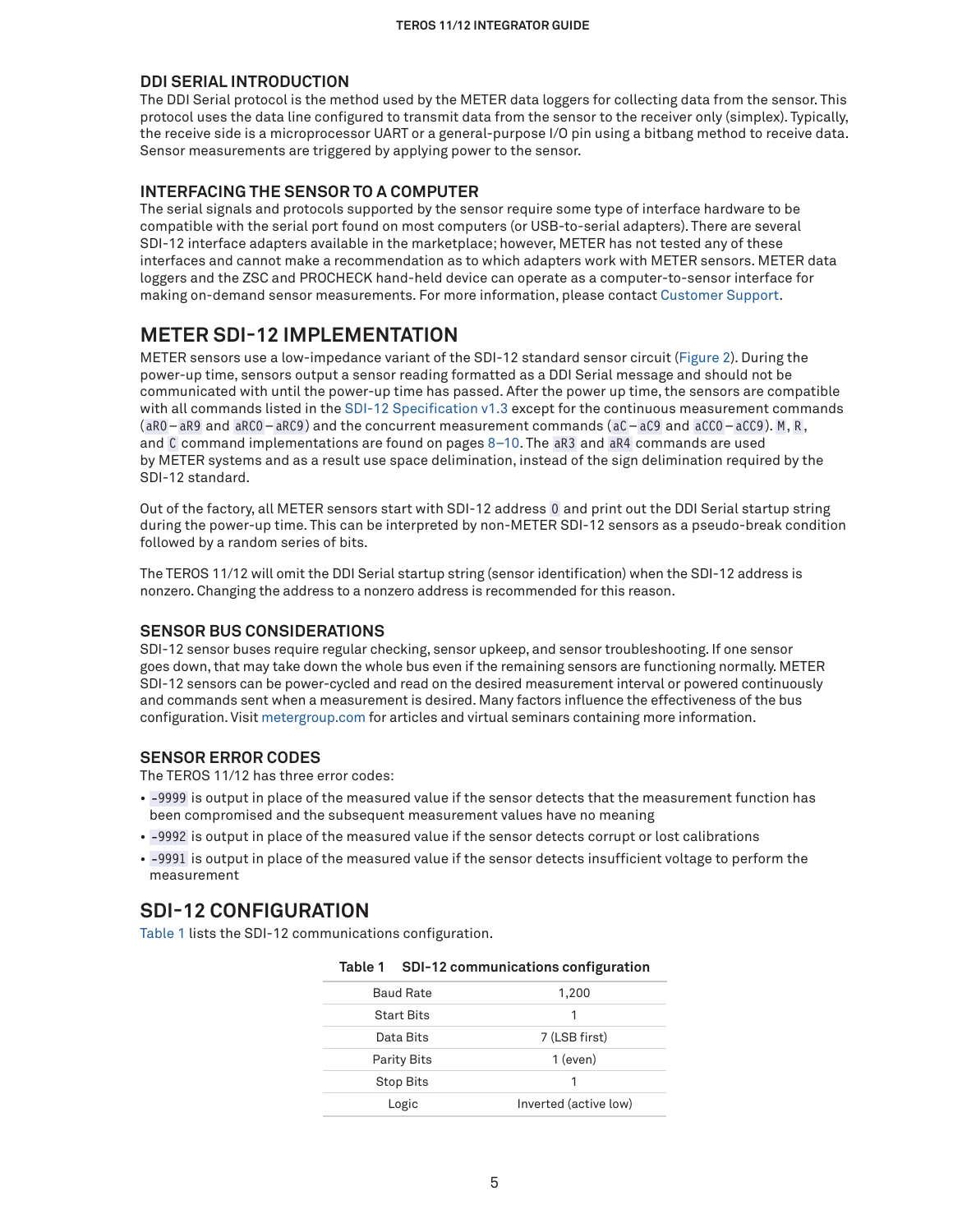#### **TEROS 11/12 Integrator Guide**

#### **SDI-12 TIMING**

All SDI-12 commands and responses must adhere to the format in [Figure 4](#page-5-0) on the data line. Both the command and response are preceded by an address and terminated by a carriage return and line feed combination (<CR><LF>) and follow the timing shown in [Figure 5](#page-5-1).



<span id="page-5-0"></span>**Figure 4 Example SDI-12 transmission of the character 1 (0x31)**



<span id="page-5-1"></span>**Figure 5 Example data logger and sensor communication**

#### **COMMON SDI-12 COMMANDS**

This section includes tables of common SDI-12 commands that are often used in an SDI-12 system and the corresponding responses from METER sensors.

#### **IDENTIFICATION COMMAND (aI!)**

The Identification command can be used to obtain a variety of detailed information about the connected sensor. An example of the TEROS 11 command and response is shown in [Example 1](#page-5-2) and the TEROS 12 command and response is shown in [Example 2,](#page-6-0) where the command is in **bold** and the response follows the command.

**Example 1 1I!**113METER␣␣␣TER11␣114631800001 (**TEROS 11)**

<span id="page-5-2"></span>

| Parameter | <b>Fixed</b><br>Character<br><u>Length</u> | <b>Description</b>                                                                                                               |
|-----------|--------------------------------------------|----------------------------------------------------------------------------------------------------------------------------------|
| 1I!       | 3                                          | Data logger command.<br>Request to the sensor for information from sensor address 1.                                             |
|           | 1                                          | Sensor address.<br>Prepended on all responses, this indicates which sensor on the bus is returning<br>the following information. |
| 13        | 2                                          | Indicates that the target sensor supports SDI-12 Specification v1.3.                                                             |
| METER     | 8                                          | Vendor identification string.<br>(METER and three spaces $\Box$ or all METER sensors)                                            |
| TER11.    | 6                                          | Sensor model string.<br>This string is specific to the sensor type.<br>For the TEROS 11, the string is $TER11$ .                 |
| 114       | 3                                          | Sensor version.<br>This number divided by 100 is the METER sensor version<br>(e.g., 114 is version 1.14).                        |
| 631800001 | $\leq$ 13,<br>variable                     | Sensor serial number.<br>This is a variable length field. It may be omitted for older sensors.                                   |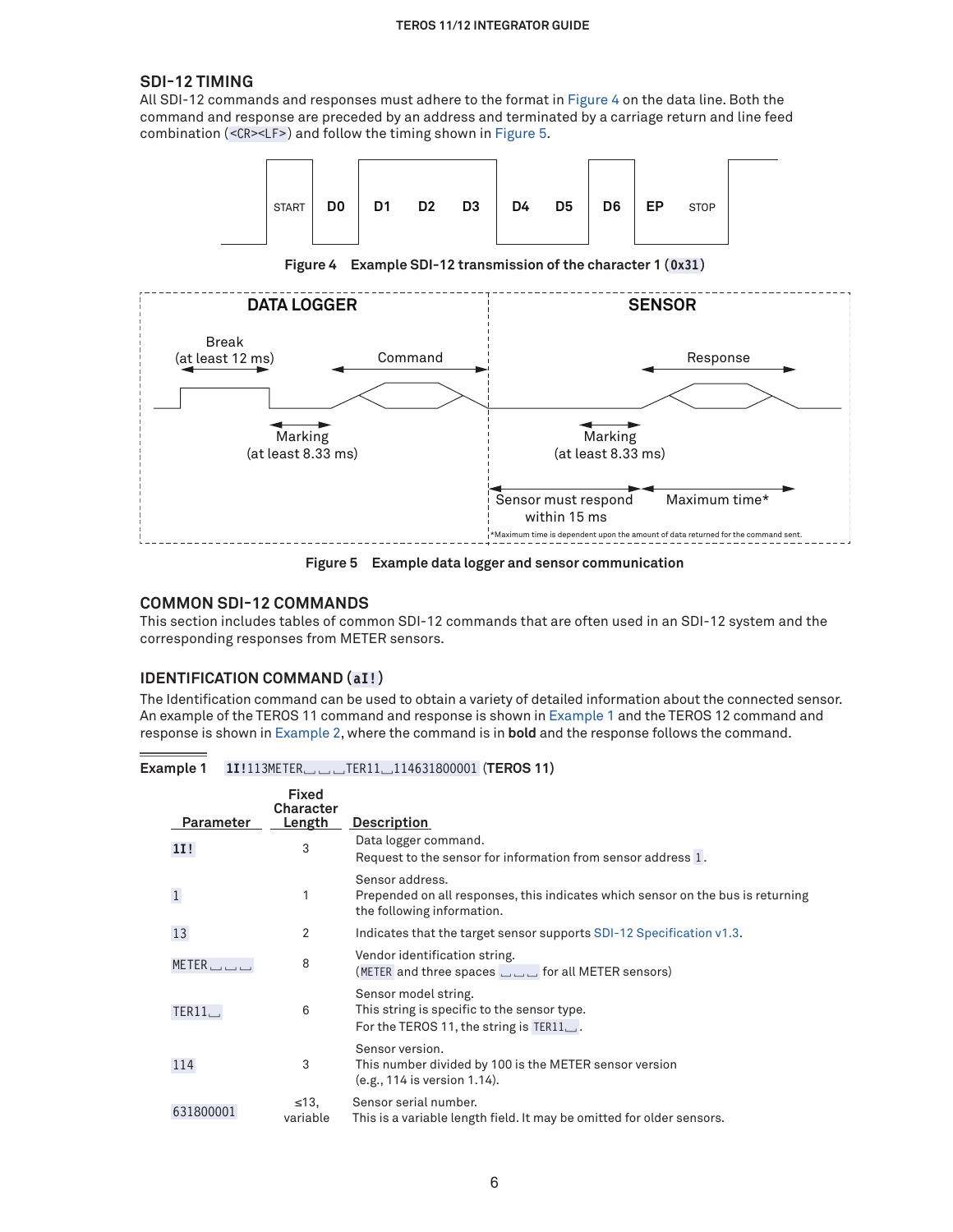**Example 2 1I!**113METER␣␣␣TER12␣114631800001 (**TEROS 12)**

<span id="page-6-0"></span>

| <b>Parameter</b>      | <b>Fixed</b><br><b>Character</b><br>Length | <b>Description</b>                                                                                                               |
|-----------------------|--------------------------------------------|----------------------------------------------------------------------------------------------------------------------------------|
| 11!                   | 3                                          | Data logger command.<br>Request to the sensor for information from sensor address 1.                                             |
|                       | 1                                          | Sensor address.<br>Prepended on all responses, this indicates which sensor on the bus is returning<br>the following information. |
| 13                    | 2                                          | Indicates that the target sensor supports SDI-12 Specification v1.3.                                                             |
| $METER$ $\Box$ $\Box$ | 8                                          | Vendor identification string.<br>(METER and three spaces $\Box$ $\Box$ for all METER sensors)                                    |
| TER12.                | 6                                          | Sensor model string.<br>This string is specific to the sensor type.<br>For the TEROS 12, the string is $TER12$ .                 |
| 114                   | 3                                          | Sensor version.<br>This number divided by 100 is the METER sensor version<br>(e.g., 114 is version 1.14).                        |
| 631800001             | $\leq 13$ .<br>variable                    | Sensor serial number.<br>This is a variable length field. It may be omitted for older sensors.                                   |

#### **CHANGE ADDRESS COMMAND (aAB!)**

The Change Address command is used to change the sensor address to a new address. All other commands support the wildcard character as the target sensor address except for this command. All METER sensors have a default address of 0 (zero) out of the factory. Supported addresses are alphanumeric (i.e., a-z, A-Z, and 0-9). An example output from a METER sensor is shown in [Example 3](#page-6-1), where the command is in **bold** and the response follows the command.

| Example 3 | 1A0!0 |            |
|-----------|-------|------------|
|           |       | italian al |

<span id="page-6-1"></span>

| Parameter | Fixed<br><b>Character</b><br>Length | <b>Description</b>                                                                                         |
|-----------|-------------------------------------|------------------------------------------------------------------------------------------------------------|
| 1A0!      | 4                                   | Data logger command.<br>Request to the sensor to change its address from 1 to a new address of 0.          |
|           |                                     | New sensor address.<br>For all subsequent commands, this new address will be used by the<br>target sensor. |

#### **ADDRESS QUERY COMMAND (?!)**

While disconnected from a bus, the Address Query command can be used to determine which sensors are currently being communicated with. Sending this command over a bus will cause a bus contention where all the sensors will respond simultaneously and corrupt the data line. This command is helpful when trying to isolate a failed sensor. [Example 4](#page-6-2) shows an example of the command and response, where the command is in **bold** and the response follows the command. The question mark (?) is a wildcard character that can be used in place of the address with any command except the Change Address command.

#### **Example 4 ?!**0

<span id="page-6-2"></span>

| Parameter | Fixed<br>Character<br>Length | <b>Description</b>                                                                         |
|-----------|------------------------------|--------------------------------------------------------------------------------------------|
| ?!        |                              | Data logger command.<br>Request for a response from any sensor listening on the data line. |
|           |                              | Sensor address.<br>Returns the sensor address to the currently connected sensor.           |

#### **COMMAND IMPLEMENTATION**

The following tables list the relevant Measurement  $(M)$ , Concurrent  $(C)$ , Verification  $(V)$ , Extended  $(X)$ , and Continuous (R) commands and subsequent Data (D) commands, when necessary.

**NOTE: SDI-12 commands MC, CC, and RC that request the sensor response include cyclical redundancy check characters may also be used.**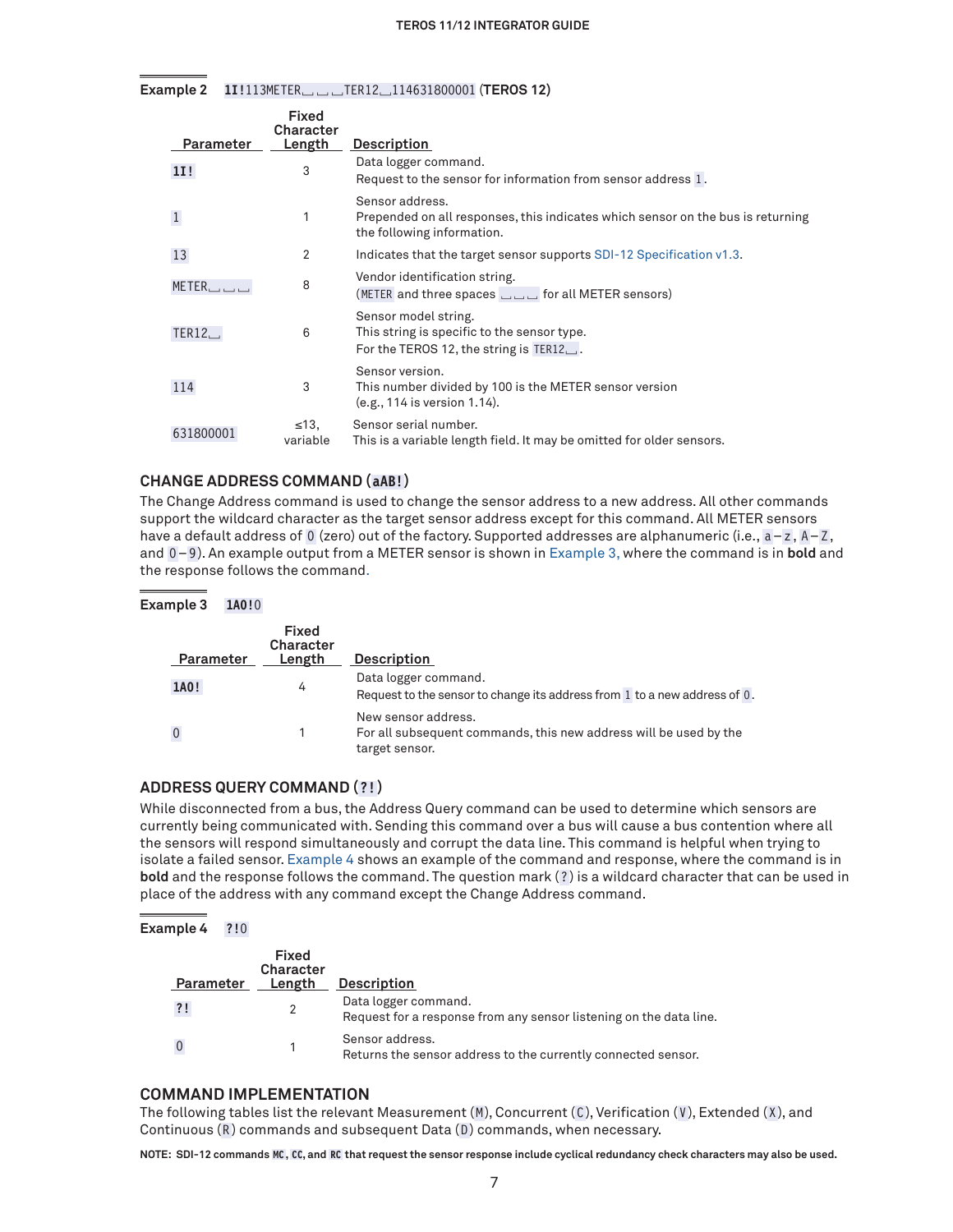#### <span id="page-7-0"></span>**MEASUREMENT COMMANDS IMPLEMENTATION**

Measurement (M) commands are sent to a single sensor on the SDI-12 bus and require that subsequent Data (D ) commands are sent to that sensor to retrieve the sensor output data before initiating communication with another sensor on the bus.

Please refer to [Table 2](#page-7-1) and for an explanation of the command sequence and see [Table 11](#page-9-1) for an explanation of response parameters.

#### <span id="page-7-1"></span>**Table 2 aM! command sequence**

| Command               | <b>Response</b>                                                                                                              |
|-----------------------|------------------------------------------------------------------------------------------------------------------------------|
|                       | This command reports instantaneous values.                                                                                   |
| aM!                   | atttn                                                                                                                        |
| $a$ <sub>D</sub> $0!$ | a+ <calibratedcountsvwc>±<temperature>+<electricalconductivity></electricalconductivity></temperature></calibratedcountsvwc> |

**NOTES: <electricalConductivity> is only output on the TEROS 12.**

**The measurement and corresponding data commands are intended to be used back to back. After a measurement command is processed by the sensor, a service request a <CR><LF> is sent from the sensor signaling the measurement is ready. Either wait until ttt seconds have passed or wait until the service request is received before sending the data commands. See the [SDI-12 Specification v1.3](https://www.sdi-12.org/archives_folder/SDI-12_version1_3%20January%2028,%202016.pdf) document for more information.**

#### **CONCURRENT MEASUREMENT COMMANDS IMPLEMENTATION**

Concurrent (C) measurement commands are typically used with sensors connected to a bus. Concurrent (C) commands for this sensor deviate from the standard C command implementation. First, send the C command, wait the specified amount of time detailed in the C command response, and then use D commands to read its response prior to communicating with another sensor.

Please refer to [Table 3](#page-7-2) for an explanation of the command sequence and see [Table 11](#page-9-1) for an explanation of response parameters.

| Command                                                         | <b>Response</b>                                                                                                              |  |
|-----------------------------------------------------------------|------------------------------------------------------------------------------------------------------------------------------|--|
|                                                                 | This command reports instantaneous values.                                                                                   |  |
| aC!                                                             | atttnn                                                                                                                       |  |
| $a$ <sub>D</sub> $0!$                                           | a+ <calibratedcountsvwc>±<temperature>+<electricalconductivity></electricalconductivity></temperature></calibratedcountsvwc> |  |
| NOTES: selectrical Conductivity> is output on the TEROS 12 only |                                                                                                                              |  |

#### <span id="page-7-2"></span>**Table 3 aC! measurement command sequence**

**NOTES: <electricalConductivity> is output on the TEROS 12 only.**

**This command does not adhere to the SDI-12 concurrent command requirements. See [METER SDI-12 Implementation](#page-4-1) for more information.**

**The measurement and corresponding data commands are intended to be used back to back. After a measurement command is processed by the sensor, a service request a <CR><LF> is sent from the sensor signaling the measurement is ready. Either wait until ttt seconds have passed or wait until the service request is received before sending the data commands. See the [SDI-12 Specification v1.3](https://sdi-12.org/archives_folder/SDI-12_version1_3%20January%2028,%202016.pdf) document for more information.**

#### **VERIFICATION COMMAND IMPLEMENTATION**

The Verification  $(V)$  command is intended to give users a means to determine information about the current state of the sensor. The V command is sent first, followed by D commands to read the response.

| Table 4 |  | aV! measurement command sequence |  |
|---------|--|----------------------------------|--|
|---------|--|----------------------------------|--|

| <b>Command</b> | Response   |
|----------------|------------|
| aV!            | atttnn     |
| aD0!           | a± <meta/> |

#### **EXTENDED COMMAND IMPLEMENTATION**

Extended (X) commands provide sensors with a means of performing manufacturer-specific functions. Additionally, the extended commands are utilized by METER systems and use a different response format than standard SDI-12 commands. X commands are required to be prefixed with the address and terminated with an exclamation point. Responses are required to be prefixed with the address and terminated with <CR><LF>.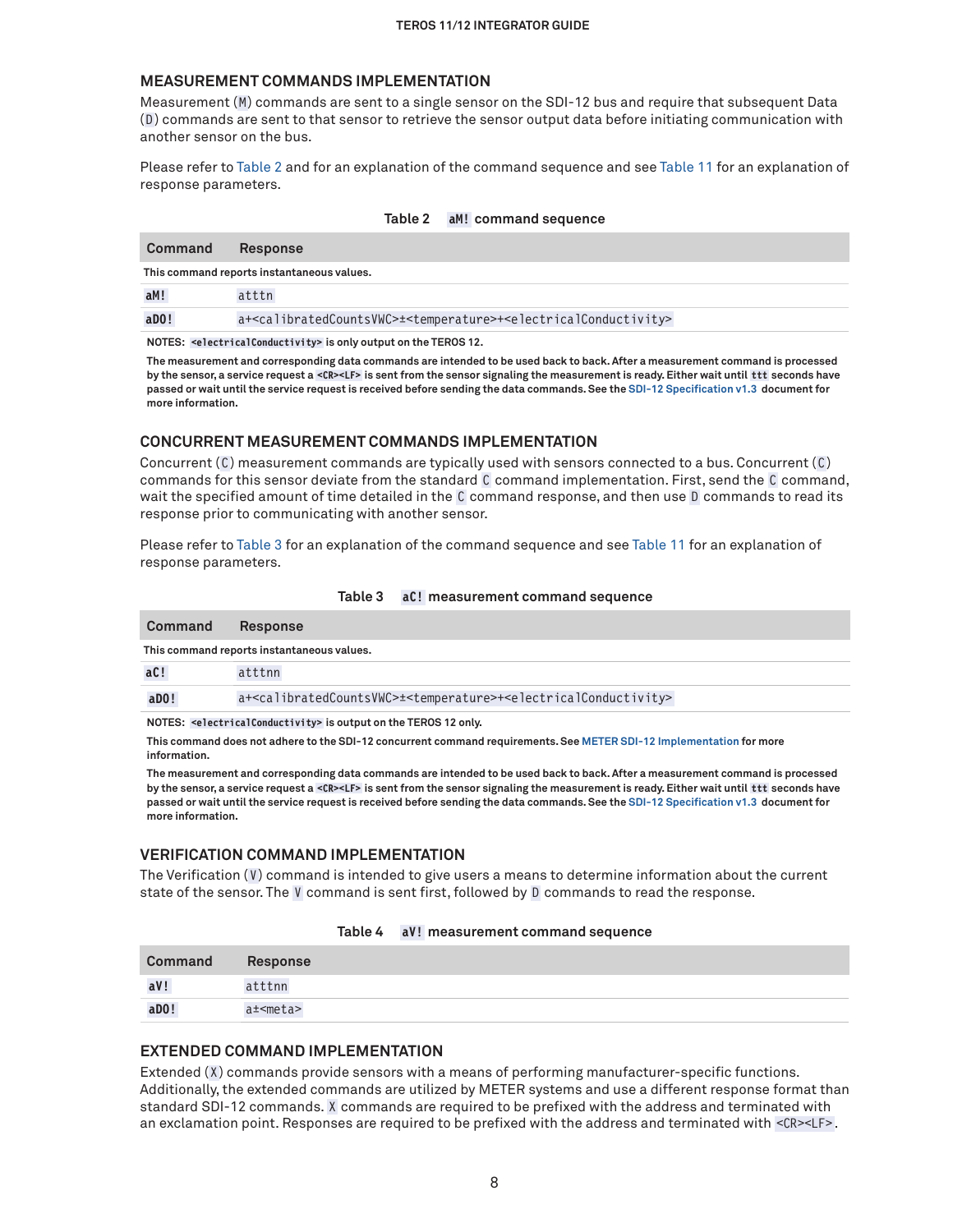METER implements the following X commands:

- aXRx! to trigger a sensor measurement and return the data automatically after the readings are completed without needing to send additional commands.
- aXO! (with capital O) to suppress the DDI Serial string.

Please refer to [Table 5](#page-8-0) through [Table 7](#page-8-1) for an explanation of the command sequence and see Table 9 for an explanation of response parameters.

<span id="page-8-0"></span>

| Table 5 |  | aX0! measurement command sequence |  |  |
|---------|--|-----------------------------------|--|--|
|---------|--|-----------------------------------|--|--|

| Command                                    | <b>Response</b>                         |
|--------------------------------------------|-----------------------------------------|
| aX0!                                       | a <suppressionstate></suppressionstate> |
| aXO <suppressionstate>!</suppressionstate> | a0K                                     |

**NOTE: Command uses capital O as in Oscar (not a zero).**

#### **Table 6 aXR3! measurement command sequence**

| Command | <b>Response</b>                                                                                                     |  |
|---------|---------------------------------------------------------------------------------------------------------------------|--|
| aXR3!   | a <tab><calibratedcountsvwc> <temperature></temperature></calibratedcountsvwc></tab>                                |  |
|         | <electricalconductivity><cr><sensortype><checksum><crc></crc></checksum></sensortype></cr></electricalconductivity> |  |

**NOTES: <electricalConductivity> is output on the TEROS 12 only.**

**This command does not adhere to the SDI-12 response format or timing. The values in this command are space delimited. As such a + sign is not assigned between values, and a - sign is only present if the value is negative. See [METER SDI-12 Implementation](#page-4-1) for more information.**

<span id="page-8-1"></span>**Table 7 aXR4! measurement command sequence**

| Command | <b>Response</b>                                                                                                                                                                                               |
|---------|---------------------------------------------------------------------------------------------------------------------------------------------------------------------------------------------------------------|
| aXR4!   | a <tab> <calibratedcountsvwc> <temperature><br/><electricalconductivity><cr><sensortype><checksum><crc></crc></checksum></sensortype></cr></electricalconductivity></temperature></calibratedcountsvwc></tab> |
|         |                                                                                                                                                                                                               |

**NOTES: <electricalConductivity> is output on the TEROS 12 only.**

**This command does not adhere to the SDI-12 response format or timing. The values in this command are space delimited. As such a + sign is not assigned between values, and a - sign is only present if the value is negative. See [METER SDI-12 Implementation](#page-4-1) for more information.**

#### **CONTINUOUS MEASUREMENT COMMANDS IMPLEMENTATION**

Continuous (R) measurement commands trigger a sensor measurement and return the data automatically after the readings are completed without needing to send a D command.

Please refer to [Table 8](#page-8-2) through [Table 10](#page-9-0) for an explanation of the command sequence and see [Table 11](#page-9-1) for an explanation of response parameters.

|                                                                                         | Table 8 aR0! measurement command sequence                                                                                    |  |
|-----------------------------------------------------------------------------------------|------------------------------------------------------------------------------------------------------------------------------|--|
| Command                                                                                 | <b>Response</b>                                                                                                              |  |
| This command reports instantaneous values.                                              |                                                                                                                              |  |
| $a$ RO!                                                                                 | a+ <calibratedcountsvwc>±<temperature>+<electricalconductivity></electricalconductivity></temperature></calibratedcountsvwc> |  |
| NOTE: <electricalconductivity> is output on the TEROS 12 only.</electricalconductivity> |                                                                                                                              |  |

**This command does not adhere to the SDI-12 response timing. See [METER SDI-12 Implementation](#page-4-1) for more information.**

#### <span id="page-8-2"></span>**Table 9 aR3! measurement command sequence**

| <b>Command</b> | <b>Response</b> |
|----------------|-----------------|
|----------------|-----------------|

**This command reports instantaneous values.** 

**NOTE: <electricalConductivity> is output on the TEROS 12 only.**

**This command does not adhere to the SDI-12 response format or timing. The values in this command are space delimited. As such a + sign is not assigned between values, and a - sign is only present if the value is negative. See [METER SDI-12 Implementation](#page-4-1) for more information.**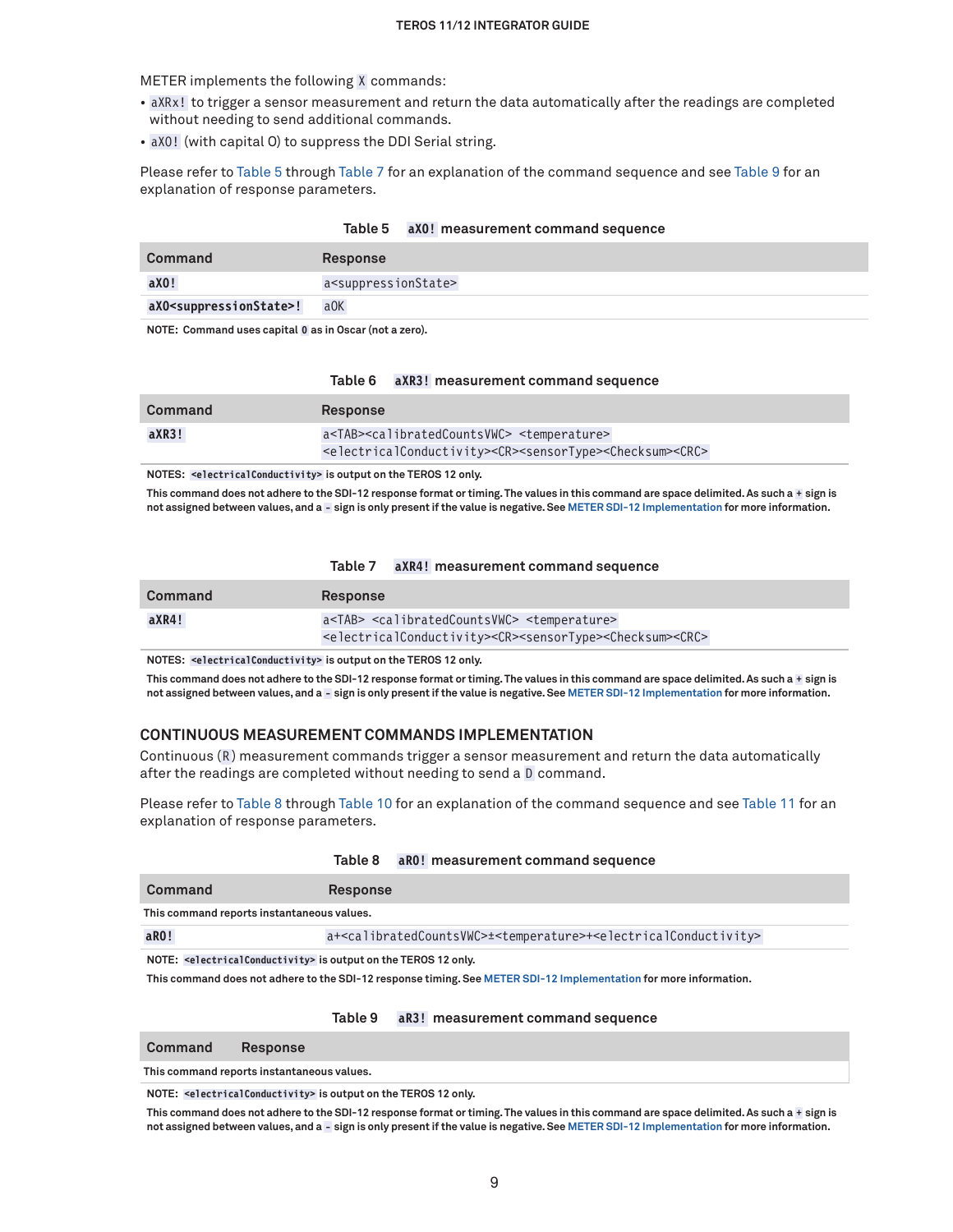#### **Table 9 aR3! measurement command sequence**

| Command | <b>Response</b>                                                                                                                                                                                              |
|---------|--------------------------------------------------------------------------------------------------------------------------------------------------------------------------------------------------------------|
| aR3!    | a <tab><calibratedcountsvwc> <temperature><br/><electricalconductivity><cr><sensortype><checksum><crc></crc></checksum></sensortype></cr></electricalconductivity></temperature></calibratedcountsvwc></tab> |

**NOTE: <electricalConductivity> is output on the TEROS 12 only.**

This command does not adhere to the SDI-12 response format or timing. The values in this command are space delimited. As such a + sign is **not assigned between values, and a - sign is only present if the value is negative. See [METER SDI-12 Implementation](#page-4-1) for more information.**

#### <span id="page-9-0"></span>**Table 10 aR4! measurement command sequence**

| Command | <b>Response</b>                                                                                                                                                                                              |
|---------|--------------------------------------------------------------------------------------------------------------------------------------------------------------------------------------------------------------|
|         | This command reports instantaneous values.                                                                                                                                                                   |
| aR4!    | a <tab><calibratedcountsvwc> <temperature><br/><electricalconductivity><cr><sensortype><checksum><crc></crc></checksum></sensortype></cr></electricalconductivity></temperature></calibratedcountsvwc></tab> |

**NOTES: <electricalConductivity> is output on the TEROS 12 only.**

This command does not adhere to the SDI-12 response format or timing. The values in this command are space delimited. As such a + sign is **not assigned between values, and a - sign is only present if the value is negative. See [METER SDI-12 Implementation](#page-4-1) for more information.**

#### **PARAMETERS**

[Table 11](#page-9-1) lists the parameters, unit measurement, and a description of the parameters returned in command responses for TEROS 11/12.

| Parameter                                         | <b>Unit</b> | <b>Description</b>                                                                        |
|---------------------------------------------------|-------------|-------------------------------------------------------------------------------------------|
| $\pm$                                             |             | Positive or negative sign denoting sign of the next value                                 |
| $\mathsf{a}$                                      |             | SDI-12 address                                                                            |
| n                                                 |             | Number of measurements (fixed width of 1)                                                 |
| nn                                                |             | Number of measurements with leading zero if necessary (fixed width of 2)                  |
| ttt                                               | s           | Maximum time measurement will take (fixed width of 3)                                     |
| $<$ TAB $>$                                       |             | Tab character                                                                             |
| $<$ CR $>$                                        |             | Carriage return character                                                                 |
| $<$ LF $>$                                        |             | Line feed character                                                                       |
| <calibratedcountsvwc></calibratedcountsvwc>       |             | Calibrated ADC counts for volumetric water content                                        |
| <temperature></temperature>                       | °C          | Air temperature                                                                           |
| <electricalconductivity></electricalconductivity> | $\mu$ S/cm  | Bulk electrical conductivity normalized to 25 °C (TEROS 12 only)                          |
| $meta>$                                           |             | Auxiliary sensor information. See Table 12.                                               |
| <suppressionstate></suppressionstate>             |             | 0: DDI Serial message present at power up<br>1: DDI Serial message suppressed at power up |
|                                                   |             | ASCII character denoting the sensor type                                                  |
| <sensortype></sensortype>                         |             | For TEROS 11, the character is h<br>For TEROS 12, the character is g                      |
| <checksum></checksum>                             |             | METER serial checksum                                                                     |
| $<$ CRC $>$                                       |             | METER 6-bit CRC                                                                           |

#### <span id="page-9-1"></span>**Table 11 Parameter descriptions**

### **SENSOR METADATA VALUE**

The sensor metadata value contains information to help alert users to sensor-identified conditions that may compromise optimal sensor operation. The output of the aV! aD0! sequence will output a <meta> integer value. This integer represents a binary bitfield, with each individual bit representing an error flag.

[Table 12](#page-10-0) lists the possible error flags that can be set by the TEROS 11/12. If multiple error flags are set, the sensor metadata integer value will be the sum of the individual values. To decode an integer value not explicitly in [Table 12](#page-10-0), find the largest error flag value that will fit in the integer value and accept that error as being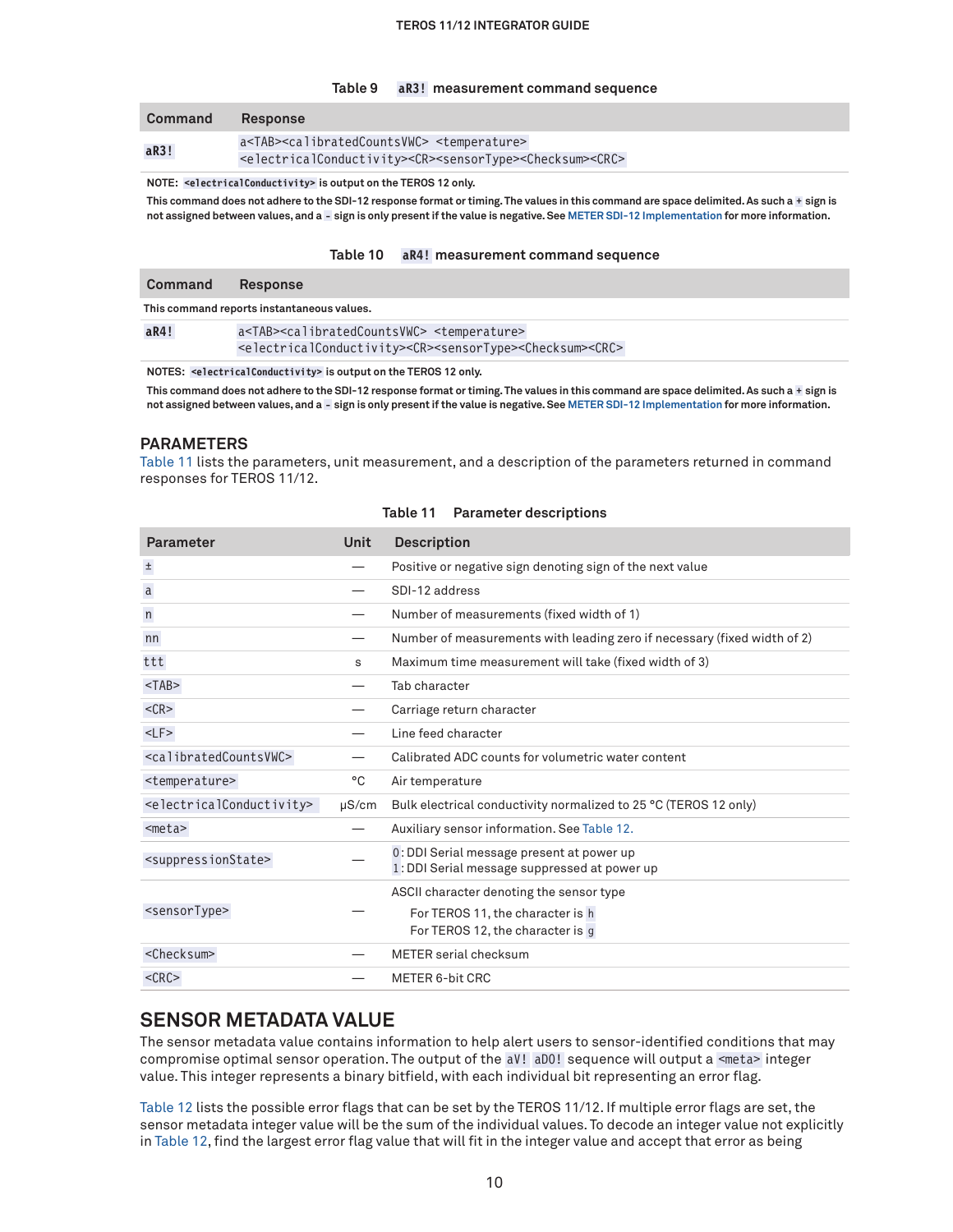present. Then, subtract that error flag value from the integer value and repeat the process on the remainder until the result is zero. For example, a sensor metadata integer value of 384 is the sum of the individual error flag values 256 + 128, so this sensor has corrupt firmware and a corrupt or lost sensor calibration.

| <b>Error Flag Value</b> | <b>Issue Present</b>                                                    | <b>Resolution</b>                                                             |
|-------------------------|-------------------------------------------------------------------------|-------------------------------------------------------------------------------|
| 64                      | Sensor thermistor is broken and sensor is<br>using a backup measurement | Contact Customer Support to replace sensor                                    |
| 128                     | Sensor firmware is corrupt                                              | Contact Customer Support for instructions on reloading<br>firmware            |
| 256                     | Sensor calibrations lost or corrupted                                   | Contact Customer Support for instructions on reloading<br>sensor calibrations |

<span id="page-10-0"></span>

| Error flag values and issue resolution | Table 12 |  |  |  |
|----------------------------------------|----------|--|--|--|
|----------------------------------------|----------|--|--|--|

## **DDI SERIAL COMMUNICATION**

The DDI Serial communications protocol is ideal for systems that have dedicated serial signaling lines for each sensor or use a multiplexer to handle multiple sensors. The serial communications are compatible with many TTL serial implementations that support active-high logic levels using 0- to 3.6-V signal levels. When the sensor is first powered, it automatically makes measurements of the integrated transducers then outputs a response over the data line. Systems using this protocol control the sensor excitation to initiate data transfers from the sensor. This protocol is subject to change as METER improves and expands the line of digital sensors and data loggers. TEROS 11/12 will omit the DDI Serial startup string when the SDI-12 address is nonzero.

**NOTE: Out of the factory, all METER sensors start with SDI-12 address 0 and print out the DDI Serial string when power cycled.**

#### **DDI SERIAL TIMING**

[Table 13](#page-10-1) lists the DDI Serial communications configuration.

|                    | rable 13 DDI Serial communications configuration |
|--------------------|--------------------------------------------------|
| <b>Baud Rate</b>   | 1,200                                            |
| <b>Start Bits</b>  |                                                  |
| Data Bits          | 8 (LSB first)                                    |
| <b>Parity Bits</b> | $0$ (none)                                       |
| <b>Stop Bits</b>   |                                                  |
| Logic              | Standard (active high)                           |

#### <span id="page-10-1"></span>**Table 13 DDI Serial communications configuration**

At power up, the sensor will pull the data line high within 100 ms to indicate that the sensor is taking a reading ([Figure 6\)](#page-10-2). When the reading is complete, the sensor begins sending the serial signal out the data line adhering to the format shown in [Figure 7.](#page-10-3) Once the data is transmitted, the sensor goes into SDI-12 communication mode. To get another serial signal, the sensor must be power cycled.

**NOTE: Sometimes the signaling from the sensor can confuse typical microprocessor UARTs. The sensor holds the data line low while taking measurements. The sensor raises the line high to signal the logger that it will send a measurement. Then the sensor may take some additional measurements before starting to clock out the first data byte starting with a typical start bit (low). Once the first start bit is sent, typical serial timing is valid; however, the signal transitions before this point are not serial signaling and may be misinterpreted by the UART.**



<span id="page-10-3"></span><span id="page-10-2"></span>**Figure 7 Example DDI Serial transmission of the character 9 ( 0x39 )**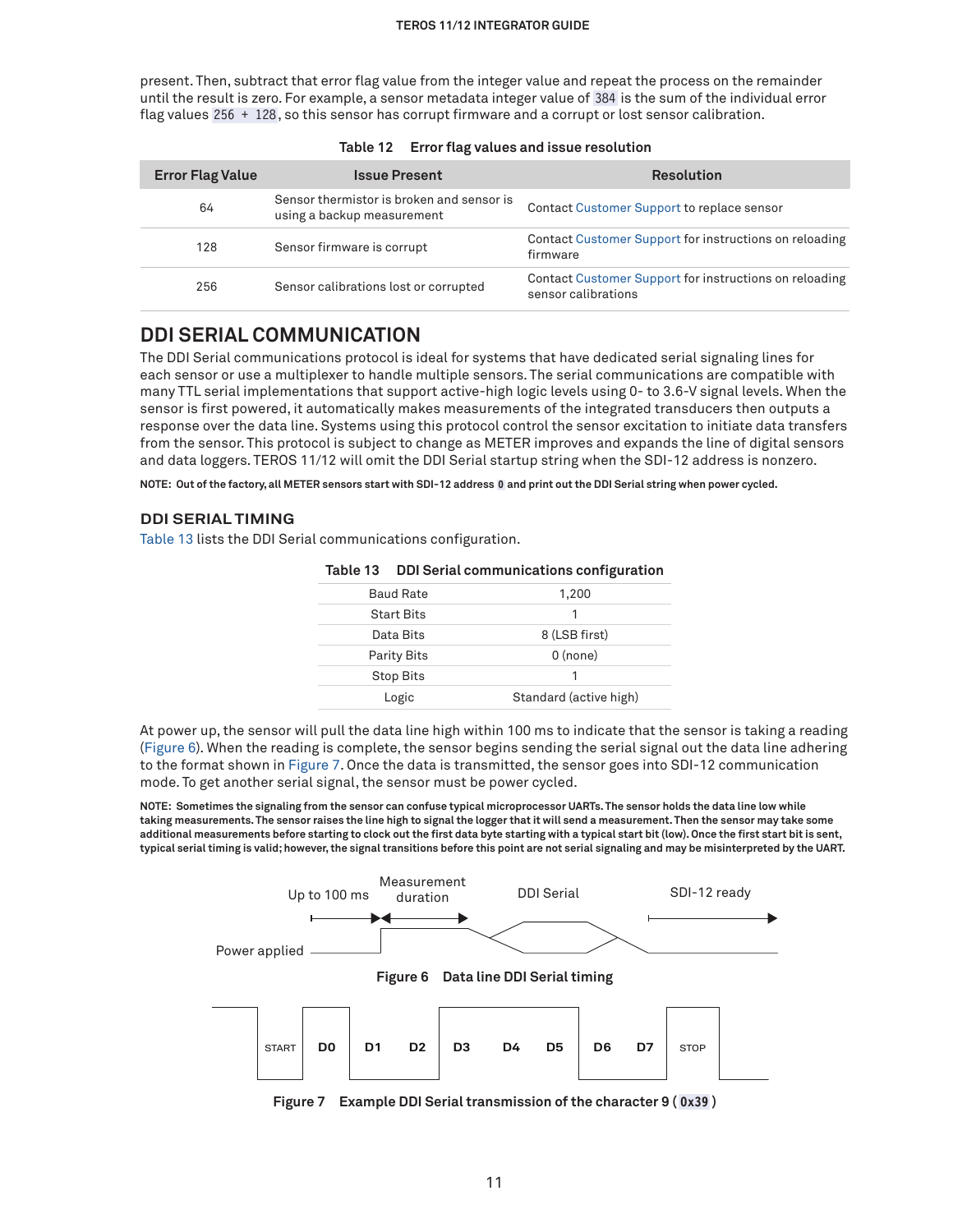#### **DDI SERIAL RESPONSE**

This section contains tables detailing the DDI Serial response.

| Table 14 | <b>DDI Serial response</b> |  |
|----------|----------------------------|--|
|----------|----------------------------|--|

| Command   | <b>Response</b>                                                                                                                                                                                        |
|-----------|--------------------------------------------------------------------------------------------------------------------------------------------------------------------------------------------------------|
| <b>NA</b> | <tab><calibratedcountsvwc> <temperature> <electricalconductivity><cr><sensortype><checksum><crc></crc></checksum></sensortype></cr></electricalconductivity></temperature></calibratedcountsvwc></tab> |

**NOTES: <electricalConductivity> is only output on the TEROS 12.**

**There is no actual command. The response is returned automatically upon power up.** 

#### **DDI SERIAL CHECKSUM**

These checksums are used in the continuous commands R3 and R4 as well as the DDI Serial response. The legacy checksum is computed from the start of the transmission to the sensor identification character, excluding the sensor address.

#### **TEROS 11 LEGACY CHECKSUM EXAMPLE**

Legacy checksum example input is <TAB>1797.7 21.8<CR>h and the resulting checksum output is D.

#### **TEROS 12 LEGACY CHECKSUM EXAMPLE**

Legacy checksum example input is <TAB>2749.0 23.8 660<CR>g and the resulting checksum output is 8.

```
uint8_t LegacyChecksum(const char * response)
{ 
     uint16_t length;
     uint16_t i;
     uint16_t sum = 0;
     // Finding the length of the response string
     length = strlen(response);
     // Adding characters in the response together
    for(i = 0; i < length; i++) {
         sum += response[i];
        if(responsible[i] == ' \r)
\left\{ \begin{array}{c} \end{array} \right. // Found the beginning of the metadata section of the response
              break;
 }
     }
     // Include the sensor type into the checksum
     sum += response[++i];
     // Convert checksum to a printable character
     sum = sum % 64 + 32;
     return sum;
}
```
#### **TEROS 11 CRC6**

The more robust CRC6, if available, utilizes the CRC-6-CDMA2000-A polynomial with the value 48 added to the results to make this a printable character and is computed from the start of the transmission to the legacy checksum character, excluding the sensor address.

CRC6 checksum example input is **<TAB>1797.2 21.8<CR>hD** and the resulting checksum output is 2 .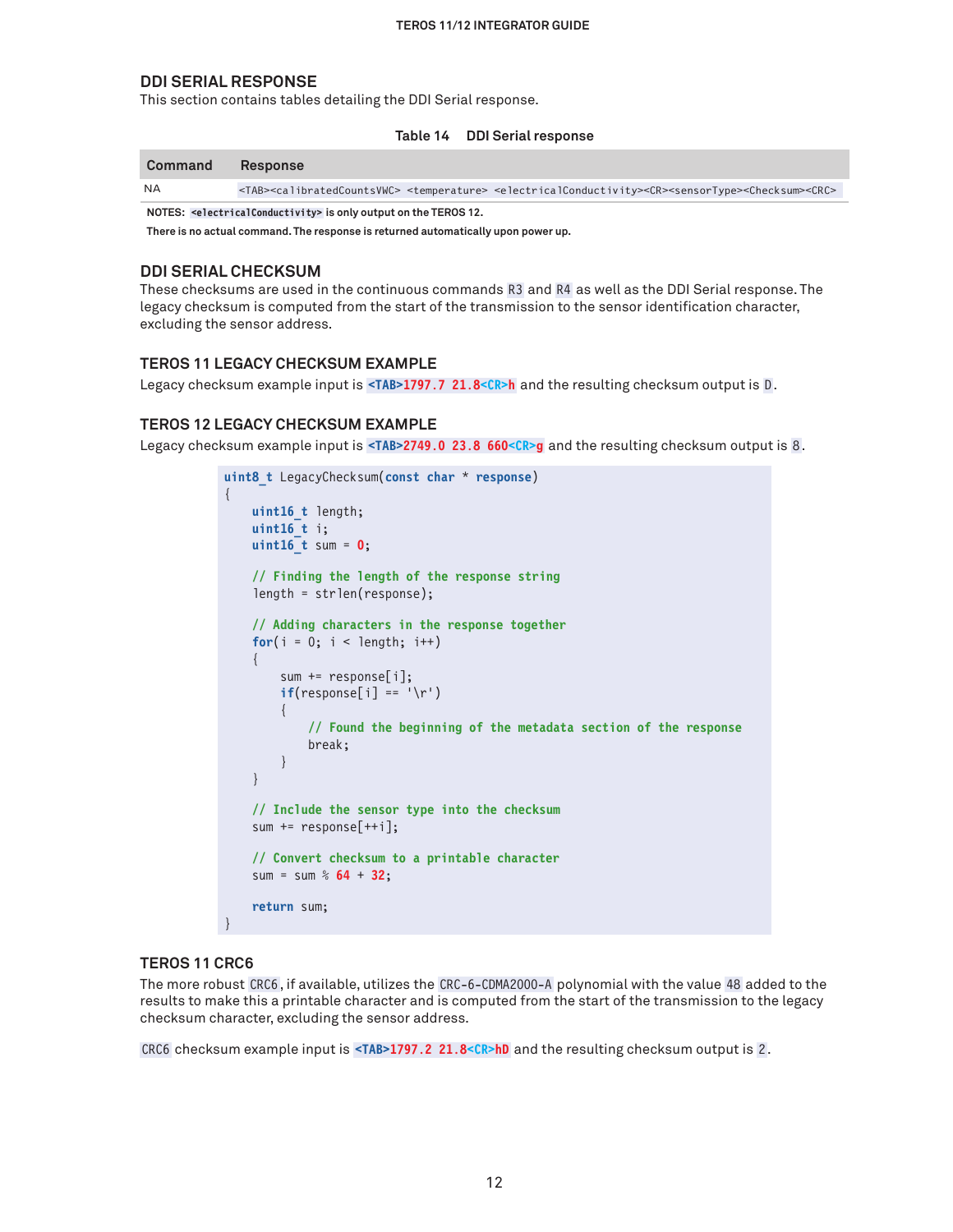#### **TEROS 12 CRC6**

{

}

The more robust CRC6, if available, utilizes the CRC-6-CDMA2000-A polynomial with the value 48 added to the results to make this a printable character and is computed from the start of the transmission to the legacy checksum character, excluding the sensor address.

CRC6 checksum example input is **<TAB>2749.0 23.8 660<CR>g8** and the resulting checksum output is O (uppercase O).

```
uint8_t CRC6_Offset(const char *buffer)
     uint16_t byte;
     uint16_t i;
    uint16 t bytes;
      uint8_t bit;
      uint8_t crc = 0xfc; // Set upper 6 bits to 1's
      // Calculate total message length—updated once the metadata section is found
      bytes = strlen(buffer);
      // Loop through all the bytes in the buffer
     for(byte = \mathbf{0}; byte < bytes; byte++)
      {
          // Get the next byte in the buffer and XOR it with the crc
         crc \texttt{~=} buffer[byte];
          // Loop through all the bits in the current byte
         for(bit = 8; bit > 0; bit--)
          {
               // If the uppermost bit is a 1...
               if(crc & 0x80)
{ } } } } } } { } } } } { } } } } { } } } } { } } } } { } } } } { } } } } { } } } } { } } } } { } } } } { } } } } { } } } } { } } } } { } } } } { } } } } { } } } } { } } } } { } } } } { } } } } { } } } } { } } } } { } } } 
                    // Shift to the next bit and XOR it with a polynomial
                    crc = (crc << 1) ^ 0x9c;
 }
               else
\{ // Shift to the next bit
                   \text{crc} = \text{crc} \ll 1;
 }
 }
         if(buffer[byte] == '\r') {
               // Found the beginning of the metadata section of the response
               // both sensor type and legacy checksum are part of the crc6
               // this requires only two more iterations of the loop so reset
               // "bytes"
               // bytes is incremented at the beginning of the loop, so 3 is added
               // bytes = byte + 3;
          }
      }
     // Shift upper 6 bits down for crc
     crc = (crc >> 2);
     // Add 48 to shift crc to printable character avoiding \r \n and !
     return (crc + 48);
```